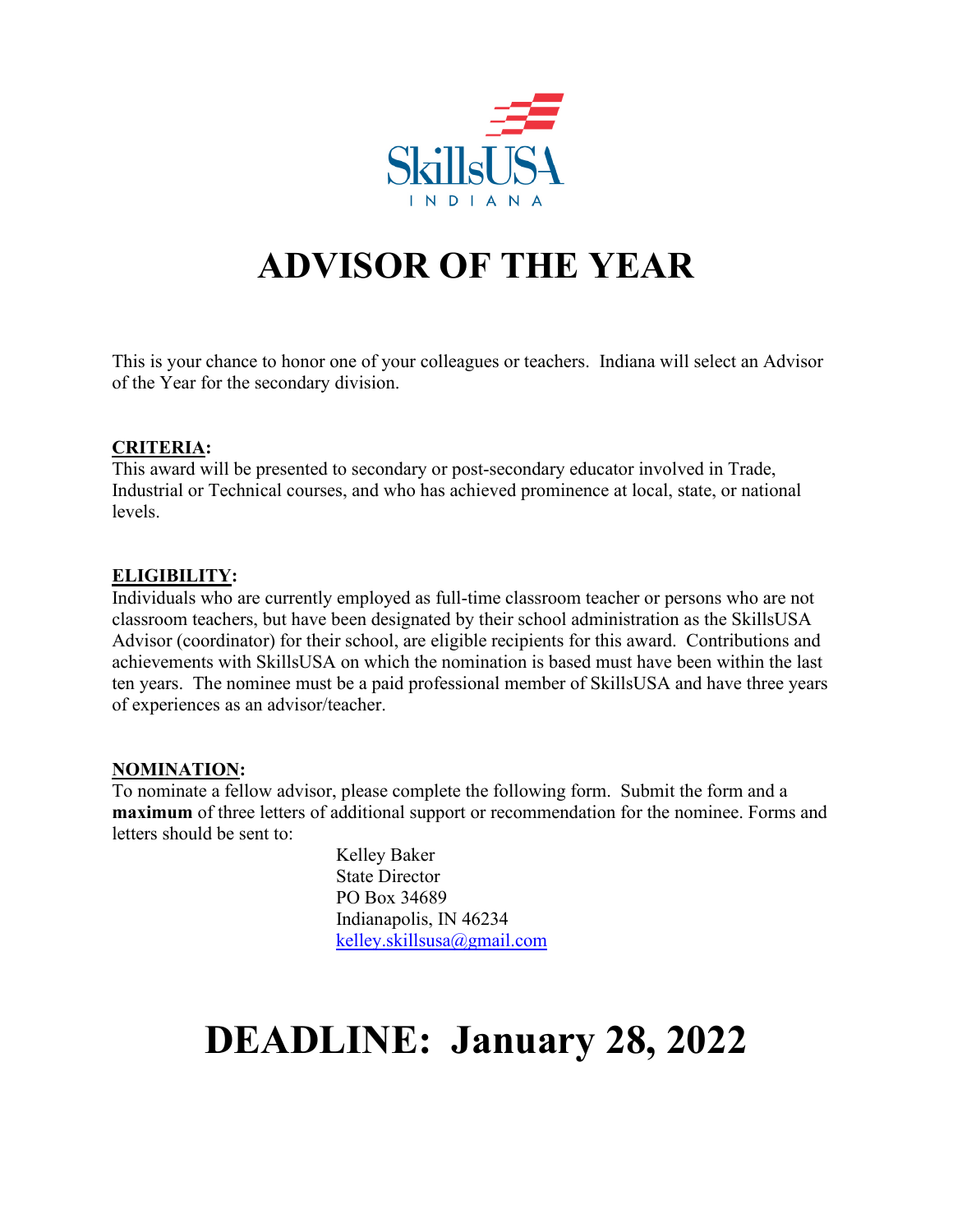### **NOMINATION FORM**

## **SkillsUSA INDIANA– ADVISOR OF THE YEAR**

| <b>Name of Nominee:</b>               |  |                                                                                                                                            |  |
|---------------------------------------|--|--------------------------------------------------------------------------------------------------------------------------------------------|--|
| <b>Home Address:</b>                  |  |                                                                                                                                            |  |
| <b>School &amp; Address:</b>          |  |                                                                                                                                            |  |
| <b>Telephone:</b>                     |  | <u> 1989 - Johann John Harry, mars and deutscher Schwarzer und der Schwarzer und der Schwarzer und der Schwarzer</u><br>Home <b>Office</b> |  |
| <b>Email Address:</b>                 |  |                                                                                                                                            |  |
|                                       |  |                                                                                                                                            |  |
| <b>Number of Years as an Advisor:</b> |  |                                                                                                                                            |  |
|                                       |  |                                                                                                                                            |  |
| <b>Nominator's Name:</b>              |  |                                                                                                                                            |  |
| <b>Nominator's Title:</b>             |  |                                                                                                                                            |  |
| <b>Address:</b>                       |  |                                                                                                                                            |  |
|                                       |  |                                                                                                                                            |  |
|                                       |  | <u> 1989 - Johann Barbara, margaret eta idazlea (h. 1989).</u>                                                                             |  |
| <b>Telephone:</b>                     |  | Home ______________ Office ______________                                                                                                  |  |
| <b>Email Address:</b>                 |  |                                                                                                                                            |  |

#### **SUBMIT APPLICATION AND MAXIMUM OF THREE LETTERS OF ADDITIONAL SUPPORT TO KELLEY BAKER BEFORE JANUARY 28, 2022**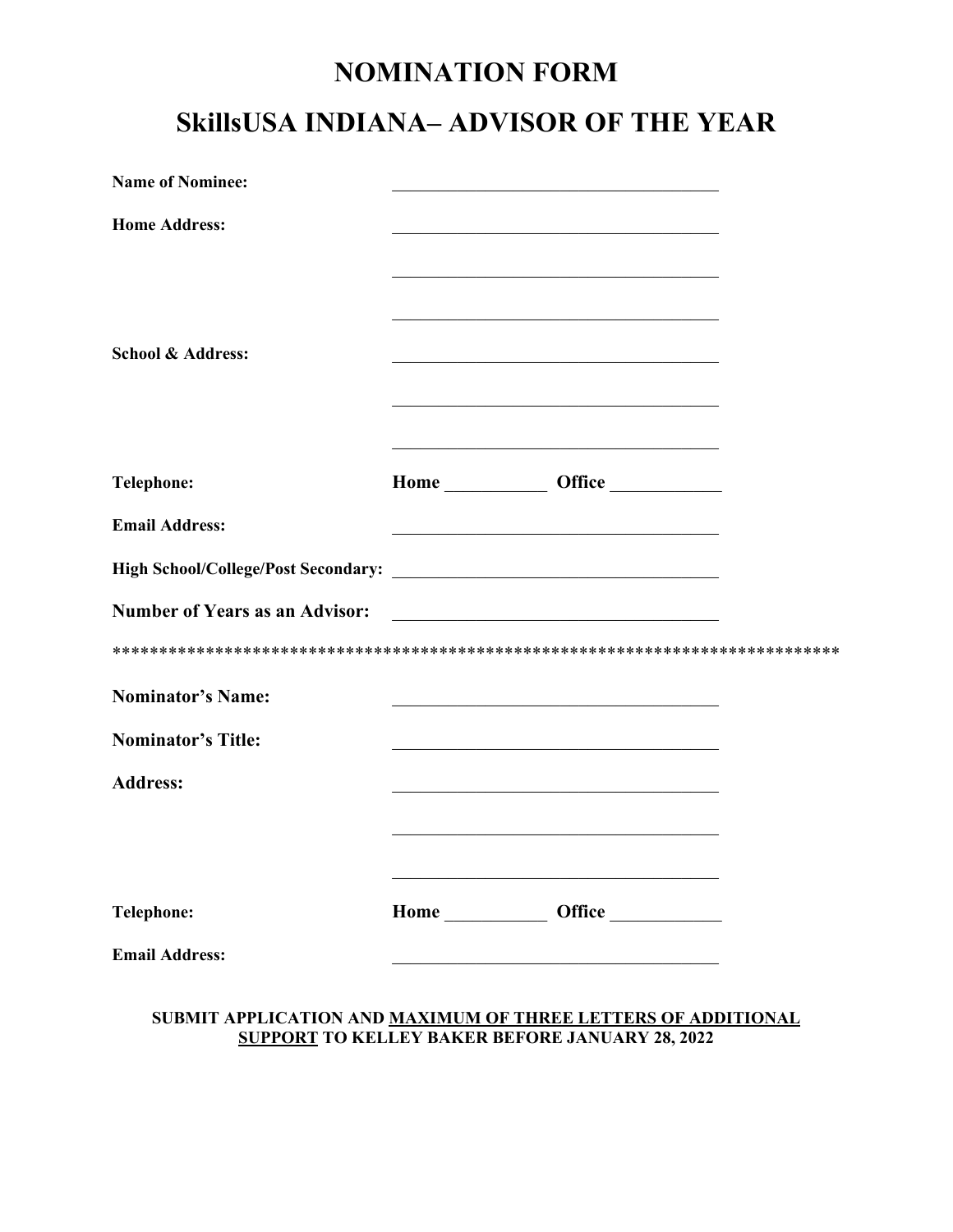### **OUTSTANDING CONTRIBUTIONS AND ACHIEVEMENTS OF NOMINEE**

Describe in the space provided below the contributions and achievements of the nominee that have advanced SkillsUSA in the nominee's school, region, and/or nation. You may also describe how the nominee has advanced career and technical education in his/her occupational area.